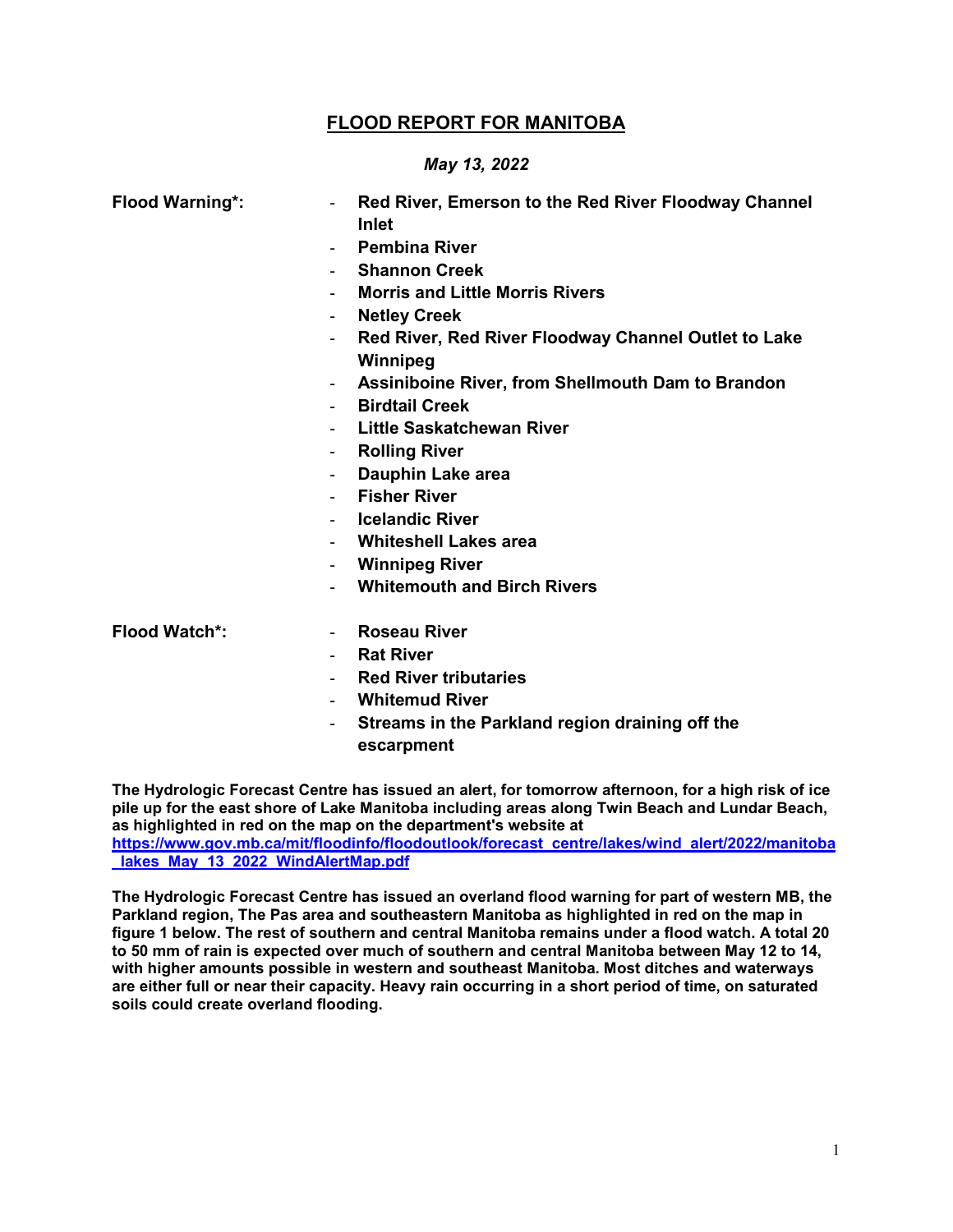

### **Summary**

- An alert for a high risk of ice pile up is issued, for tomorrow afternoon, for the east shore of Lake Manitoba including areas along Twin Beach and Lundar Beach, as highlighted in red on the map on the department's website below. Property owners are advised to remain vigilant and take any necessary precautions. **[https://www.gov.mb.ca/mit/floodinfo/floodoutlook/forecast\\_centre/lakes/wind\\_alert/2022/m](https://www.gov.mb.ca/mit/floodinfo/floodoutlook/forecast_centre/lakes/wind_alert/2022/manitoba_lakes_May_13_2022_WindAlertMap.pdf) [anitoba\\_lakes\\_May\\_13\\_2022\\_WindAlertMap.pdf](https://www.gov.mb.ca/mit/floodinfo/floodoutlook/forecast_centre/lakes/wind_alert/2022/manitoba_lakes_May_13_2022_WindAlertMap.pdf)**
- An overland flood warning remains for part of western MB, the Parkland region, The Pas area and southeastern Manitoba as highlighted in red on the map in Figure 1. The rest of southern and central Manitoba remains under a flood watch. Most ditches and waterways are either full or near capacity. Heavy rain occurring over a short period on saturated soils could create overland flooding. Water level forecasts for rivers will be updated to determine impacts from this precipitation on areas that are already experiencing flooding.
- Much of southern and central Manitoba is in the midst of a system that is expected to bring 20 to 50 mm of rain between May 12 to May 14. Thunderstorms were reported in the Dauphin area this morning and further thunderstorms with intense rain are possible in the Duck Mountains area, the upper Assiniboine and Qu'Appelle River basins in Saskatchewan. Preliminary rainfall amounts are consistent with what was expected from the forecast, further precipitation is expected in most areas today, and total rainfall amounts will be provided once the system has passed.
- Flooding continues in parts of the Interlake, Red River Valley and many other portions of central and southern Manitoba. Residents in these areas are advised to monitor local conditions, to maintain contact with the local authority, and to take any necessary flood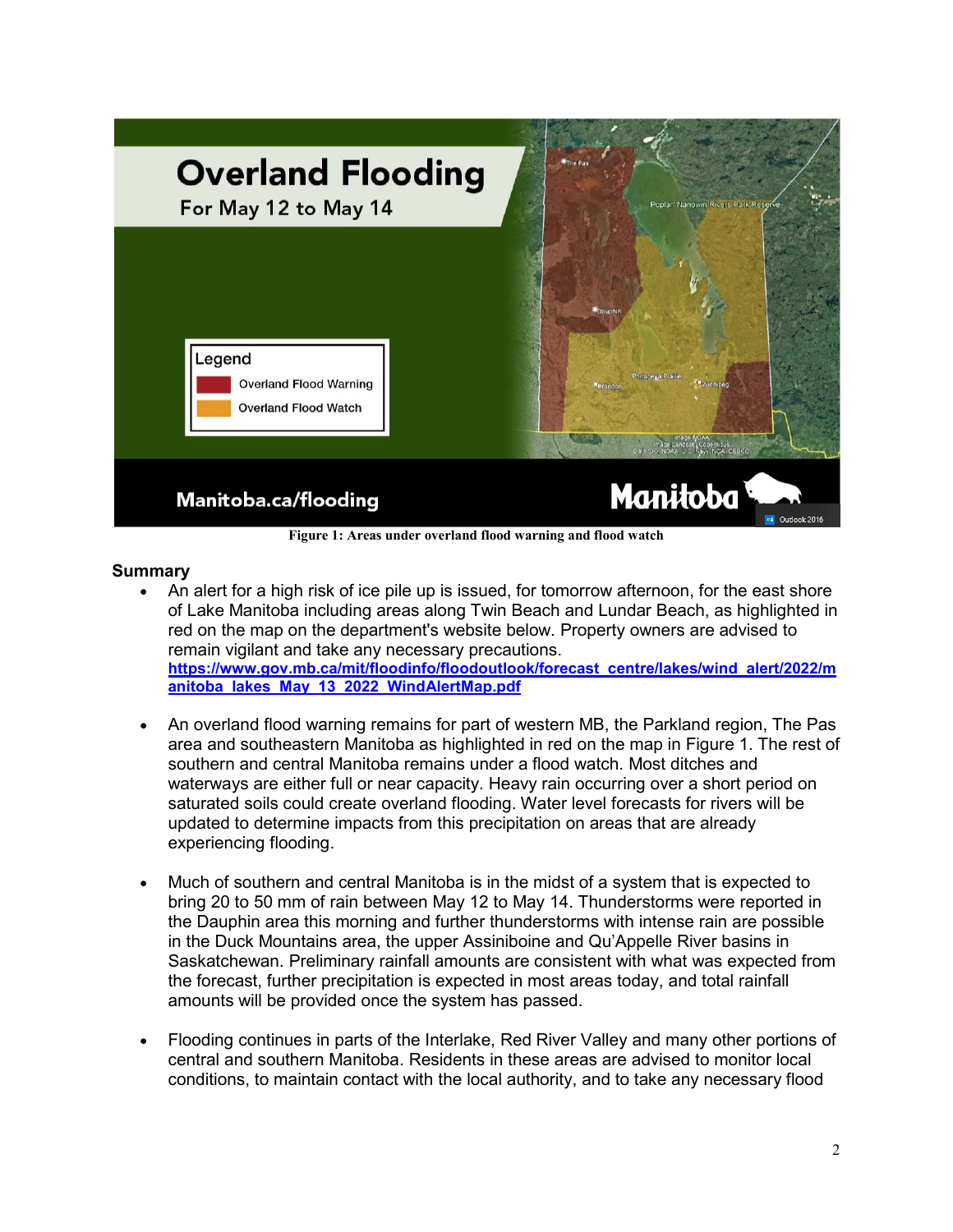mitigation actions. Water level forecasts for rivers will be updated to determine impacts from received and forecasted precipitation.

- The Red River is declining from Emerson to Morris and is near crest at Ste. Agathe. The rate of decline on the river is slowing due to the recent precipitation. Locations in the Red River valley from Ste. Agathe downstream are expected to peak at levels between 2011 and 2009 spring flood levels. Forecasters are monitoring the precipitation systems and will issues updates, as required. For the latest forecast information, please check the latest flood sheet on the department's website.
- The Red River Floodway and the Portage Diversion continue to operate to lower water levels in Winnipeg. Provincial crews are deployed to a number of communities in the Red River Valley running pumping operations, as well as preparing for, monitoring and implementing dike closures, as required.
- As fishing season approaches, Manitobans are reminded to stay clear of the Red River floodway inlet and outlet structures, the Portage Diversion gate structures in the Portage Reservoirs, and actively flowing spillways on dams. Manitobans are also reminded to stay off waterways in flood stage including creeks, streams, rivers and the floodway. High flows, debris, and cold water temperatures present a significant hazard.
- PTH 75 remains closed at the north and south ends of Morris. A detour utilizing PTH 3 through Carman and south to Winkler and onto PTH 14 to return to PTH 75 is in effect.
- There are a significant number of provincial and municipal roads that are closed due to flooding conditions. Motorists who are required to travel are strongly encouraged to plan their routes before travelling. Motorists are reminded to stay off of closed roads and to not attempt travel across inundated roads. Up-to-date information on highway conditions, including detours and road closures can be found at [www.manitoba511.ca/](http://www.manitoba511.ca/)  or by calling 511.
- Current water level data and forecast information is available on the department's website at https://gov.mb.ca/mit/floodinfo/#forecasts\_reports.
- Flooding has impacted communities and properties, resulting in damages, mitigation activities and evacuations in Southern Manitoba and the Interlake region. Any questions or concerns about flood mitigation should be directed first to the municipal authority. Questions about forecasts, water levels, provincial waterways, or provincial water control infrastructure can be directed to 204-945-1165 or by email to [floodinfo@gov.mb.ca.](mailto:floodinfo@gov.mb.ca)

## **Weather**

• Weather forecasts indicate that southern Manitoba will experience strong south to southwest winds this afternoon, with gusts of up to 90 kilometre per hour. These winds could cause ice pile up on the east shore of Lake Manitoba, including areas along Twin Beach and Lundar Beach. However, this south wind poses low risk of ice pile-up on other major lakes. The forecasted strong winds tomorrow could also cause water levels in flooded areas of the Red River Valley to rise by up to a foot in some areas. Wave action could also add to the temporary increase in water levels and could result in temporary overtopping of roads.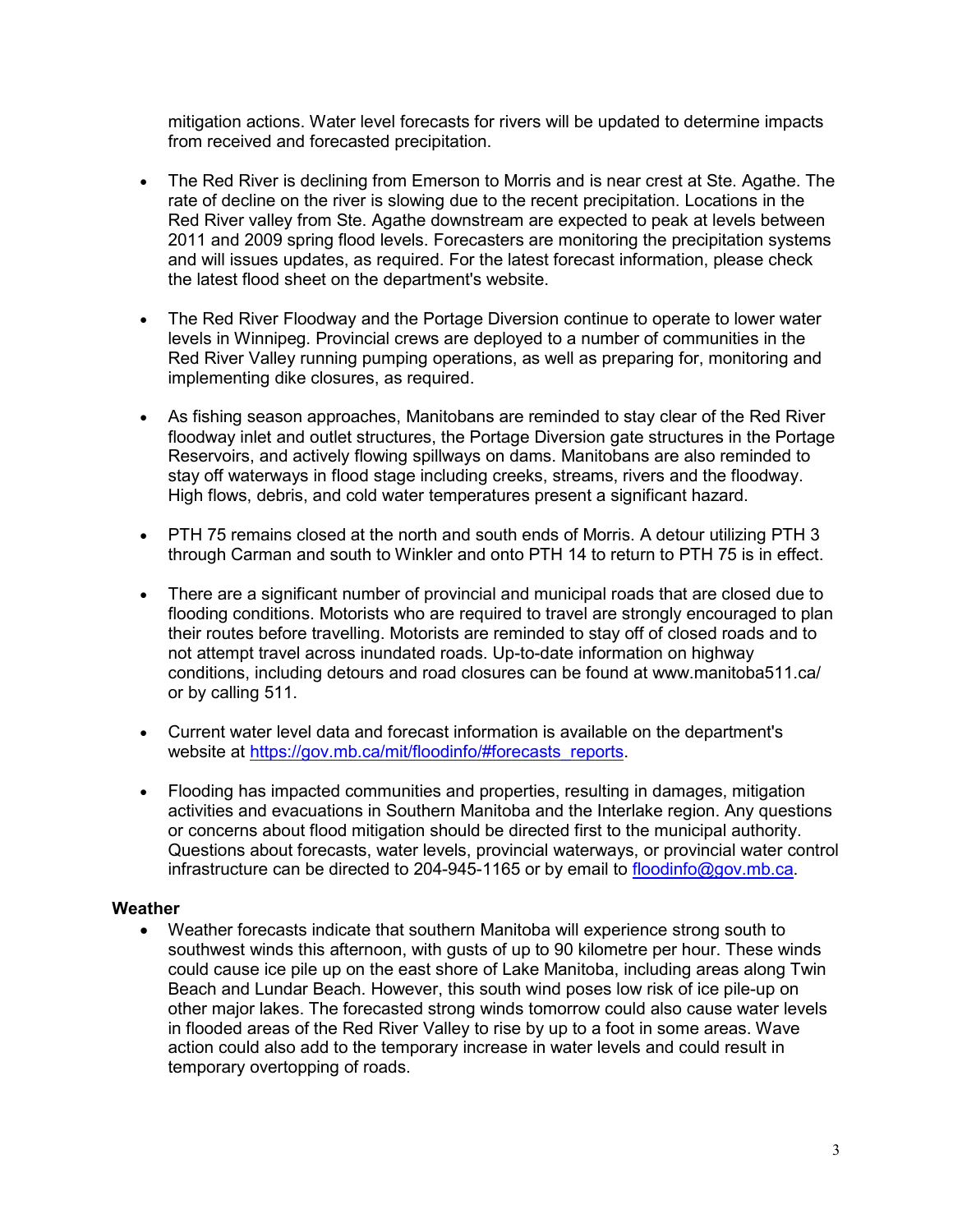- An overland flood warning remains for part of western MB, the Parkland region, The Pas area and southeastern Manitoba as highlighted in red on the map in Figure 1. The rest of southern and central Manitoba remains under a flood watch. Most ditches and waterways are either full or near capacity. Heavy rain occurring over a short period on saturated soils could create overland flooding. Water level forecasts for rivers will be updated to determine impacts from this precipitation on areas that are already experiencing flooding.
- Much of southern and central Manitoba is in the midst of a system that is expected to bring 20 to 50 mm of rain between May 12 to May 14. Thunderstorms were reported in the Dauphin area this morning and further thunderstorms with intense rain are possible in the Duck Mountains area, the upper Assiniboine and Qu'Appelle River basins in Saskatchewan. Preliminary rainfall amounts are consistent with what was expected from the forecast, further precipitation is expected in most areas today, and total rainfall amounts will be provided once the system has passed.

### **Red River Basin**

- A flood warning remains for the Red River from Emerson to the Red River Floodway inlet, and from the outlet to Lake Winnipeg. A flood warning remains for the following Red River tributaries: Shannon and Netley Creeks, as well as the Morris, and Little Morris Rivers. The remaining Red River tributaries remain under a Flood Watch.
- The Red River is declining from Emerson to Morris and is near crest at Ste. Agathe. The rate of decline on the river is slowing due to the recent precipitation. Locations in the Red River valley from Ste. Agathe downstream are expected to peak at levels between 2011 and 2009 spring flood levels, but forecasters are monitoring the precipitation systems and will issues updates, as required. For the latest forecast information, please check the latest flood sheet on the department's website.
- Drains, creeks, and tributaries in the Red River basin are at or above capacity but water levels are stable or declining in most of the tributaries. Water levels on the Red River main stem from St. Adolphe to the Red River Floodway are near peak. Water levels across the Red River basin are expected to remain high for an extended duration, likely into June.
- The Red River Floodway continues to operate under rule 1 to lower water levels in Winnipeg while keeping water levels at or slightly below natural upstream of the inlet control structure. As of this morning, flow in the Floodway channel was 42,653 cfs (1,207.81 cms), and flows upstream of the Floodway Inlet are approximately 84,038 cfs (2,379.70 cms). The water level at James Avenue was at 18.4 ft (5.61 m) and the estimated water level that would occur at James Avenue without the operation of the Red River Floodway, Portage Diversion, and Shellmouth Dam is 27.55 ft (8.40 m).
- PTH 75 remains closed at the north and south ends of Morris. A detour utilizing PTH 3 through Carman and south to Winkler and onto PTH 14 to return to PTH 75 is in effect.
- Provincial crews are deployed in a number of communities in the Red River Valley preparing for, implementing, and monitoring ring dike closures, as required. Dike closures are in place at locations shown in Table 1. Note railway closures are not included.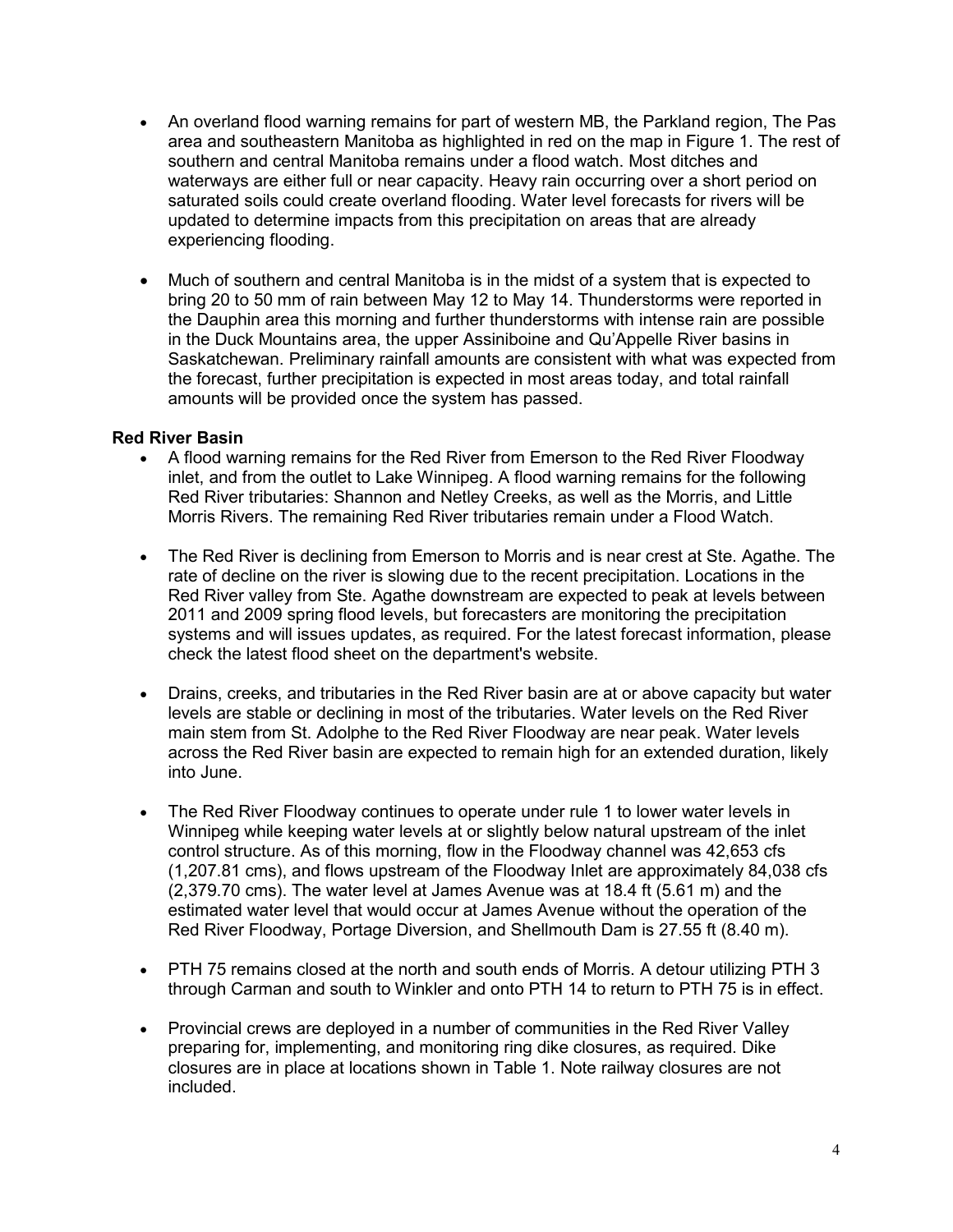• Provincial crews are running pumping operations at 35 different pump sites to facilitate internal drainage inside ring dike communities. Pumping operations are underway at Noyes, Emerson, West Lynne, Dominion City, Letellier, St. Jean Baptiste, Morris, Rosenort, Riverside, St. Adolphe, St. Agathe, Niverville, Aubigny and Brunkild.

| Red River Valley Dike Closure Status - May 13, 2022 |                                           |                                                                      |  |
|-----------------------------------------------------|-------------------------------------------|----------------------------------------------------------------------|--|
| <b>Community</b>                                    | <b>Dike Closures</b>                      | <b>Status</b>                                                        |  |
| Riverside                                           | North (access road 2E), East<br>and South | Full closure (North closure is ramped<br>but only allows ATV access) |  |
| Gretna                                              | Border PTH 30                             | <b>Full closure</b>                                                  |  |
| Emerson                                             | at Noyes                                  | Full closure                                                         |  |
| West Lynne                                          | North West Lynne                          | Full closure                                                         |  |
| St. Jean Baptiste                                   | East at PR 246                            | Full closure                                                         |  |
|                                                     | South East at Access Road                 | <b>Full closure</b>                                                  |  |
| Morris                                              | North at PTH 75                           | Full closure                                                         |  |
|                                                     | West at PTH 23                            | Full closure                                                         |  |
|                                                     | South at PTH 75                           | Full closure                                                         |  |
| <b>Brunkild</b>                                     | South at PTH 3                            | Partial closure (2 lanes open)                                       |  |
| St. Adolphe                                         | North at PR 200                           | <b>Full closure</b>                                                  |  |
|                                                     | West at Access Road                       | Full closure                                                         |  |
|                                                     | East at PR 210                            | Full closure                                                         |  |
|                                                     | South at PR 200                           | Full closure (ramped for vehicle<br>access)                          |  |
| Ste. Agathe                                         | East at PR 305.                           | Partial closure (PR 305 open)                                        |  |

Table 1: Red River Valley Dike Closure Status

#### **Pembina River Basin**

- A flood warning remains for the Pembina River in Manitoba. Water levels are declining but remain high and are over channel capacities at some areas. Forecasters continue to monitor the weather and basin conditions and will update river forecasts to reflect conditions. Please refer to the flood sheet for details.
- A full closure remains on PTH 30 at Gretna on the International border. Provincial crews continue monitoring water levels at Gretna.

### **Assiniboine River Basin**

- The flood warning for the Assiniboine River from Shellmouth Dam to Brandon remains. A flood warning remains for the Little Saskatchewan and Rolling Rivers, and Birdtail Creek.
- Flows and water levels along the Assiniboine River mainstem and tributaries are expected to increase as the basin is forecasted to receive a total of up to 30 mm of rain by May 14. Heavy precipitation is forecasted for the upper Assiniboine and Qu'Appelle River basins with the heaviest rainfall occurring today. Total precipitation could be in excess of 50 mm. Water levels on most tributaries are expected to rise by 1 to 2 feet, although smaller creeks and streams could see a slightly higher increase. Forecasters are monitoring the precipitation systems and will issues updates, as required. The latest forecast information is available on the flood sheet.
- The department is operating the Shellmouth Dam in consultation with the Shellmouth Liaison Committee to reduce the risk of flooding downstream on the Assiniboine River,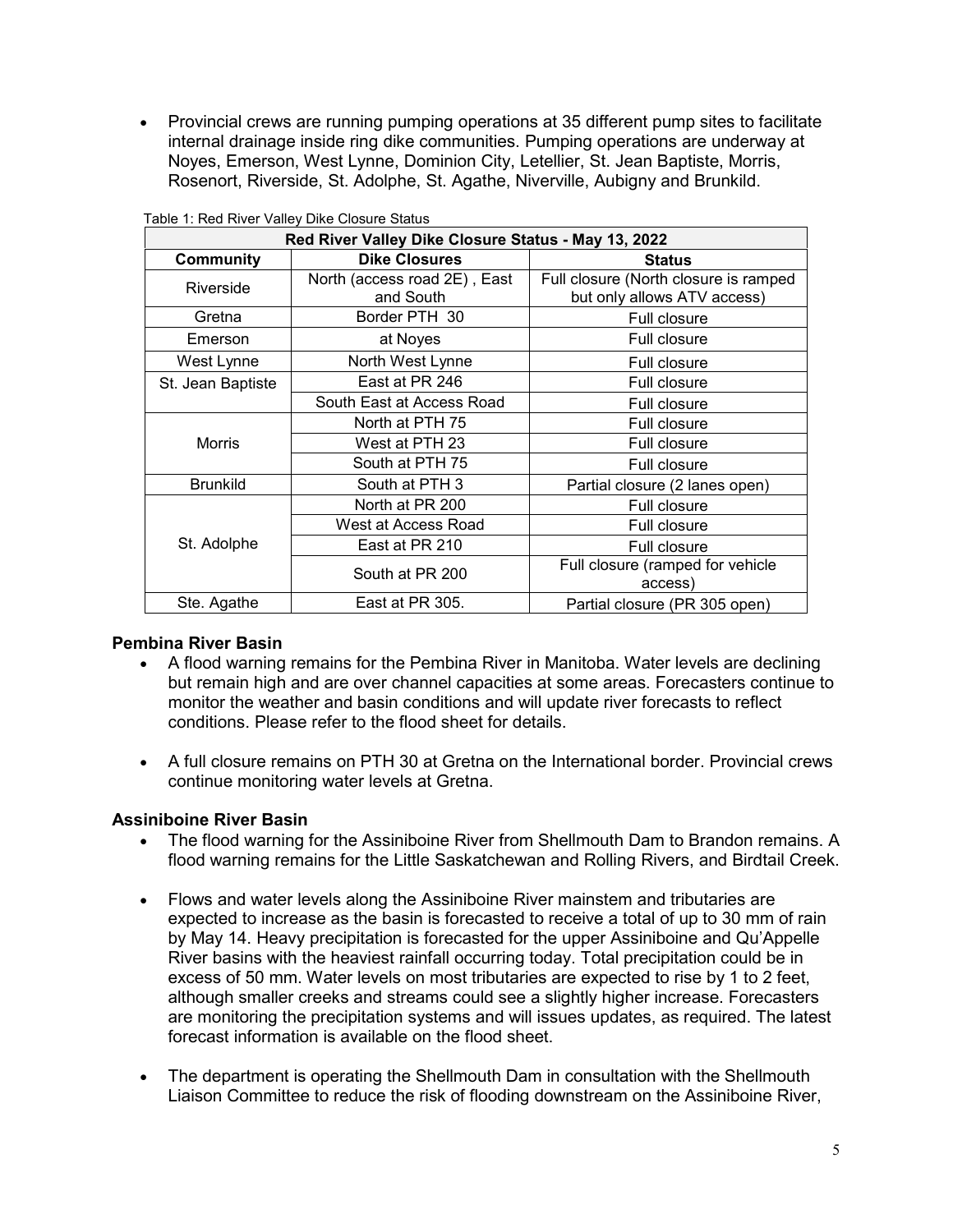while at the same time providing sufficient storage for water supply and recreational activities. As of this morning, the reservoir water level is at 1,399.1 feet (426.45 m), an increase of 0.1 ft (0.03 m). Inflows to the reservoir are approximately 3,922 cfs (111.06 cms) and outflows are 3,298 cfs (93.39 cms). Dam operations are continuously assessed and outflows may change in response to conditions.

• The Portage Diversion is operating to help manage water levels in the City of Winnipeg. As of this morning, flow down the diversion channel is 6,145 cfs (174.01 cms) and flow on the lower Assiniboine River just east of Portage La Prairie is 6,392 cfs (181.00 cms).

## **Eastern Region**

- A flood warning remains for the Winnipeg, Whitemouth and Birch Rivers as well as the Whiteshell lakes area. A flood watch remains for the Rat and Roseau Rivers.
- The Winnipeg River system, upstream in Ontario, has received above normal rain and snowmelt since early April. Lakes and communities along this river system are expected to receive record flows at some locations, which depending on future rainfall, could exceed the previous record inflow experienced in 2014. Residents and property owners along this stretch of the river are cautioned for flooding as there is a potential for sustained high water levels in these areas.

# **Interlake Region**

- A flood warning remains for the Fisher and Icelandic Rivers. Water levels on the Fisher River remain high but have been declining slowly, the effect of recent and forecasted rains is being assessed. Local authorities and provincial crews are monitoring conditions and responding as required.
- Water levels are decreasing on streams and drains across the Interlake region. Provincial crews continue to closely monitor the conditions.

# **Parkland Region**

- A flood warning remains for Dauphin Lake and a flood watch remains for all streams in the parkland draining out of the Duck and Riding Mountains.
- While flows on most streams in the region are currently declining, the recent and forecasted precipitation may cause them to rise. Forecasters are monitoring the conditions and will issue updates as required.
- Pumping operations to provide internal drainage at the community of Ste. Rose du Lac continues.

## **Whitemud Watershed**

• A flood watch continues for the Whitemud River. Runoff from snowmelt in the Riding Mountain area as well as forecasted rain may cause further rise in water levels.

## **Northern Manitoba**

• Water levels on the Carrot River are rising but are stable on the Saskatchewan and Red Deer Rivers. There is a low risk of flooding in Northern Manitoba basins, including the Saskatchewan and Carrot River basins.

## **Manitoba Lakes**